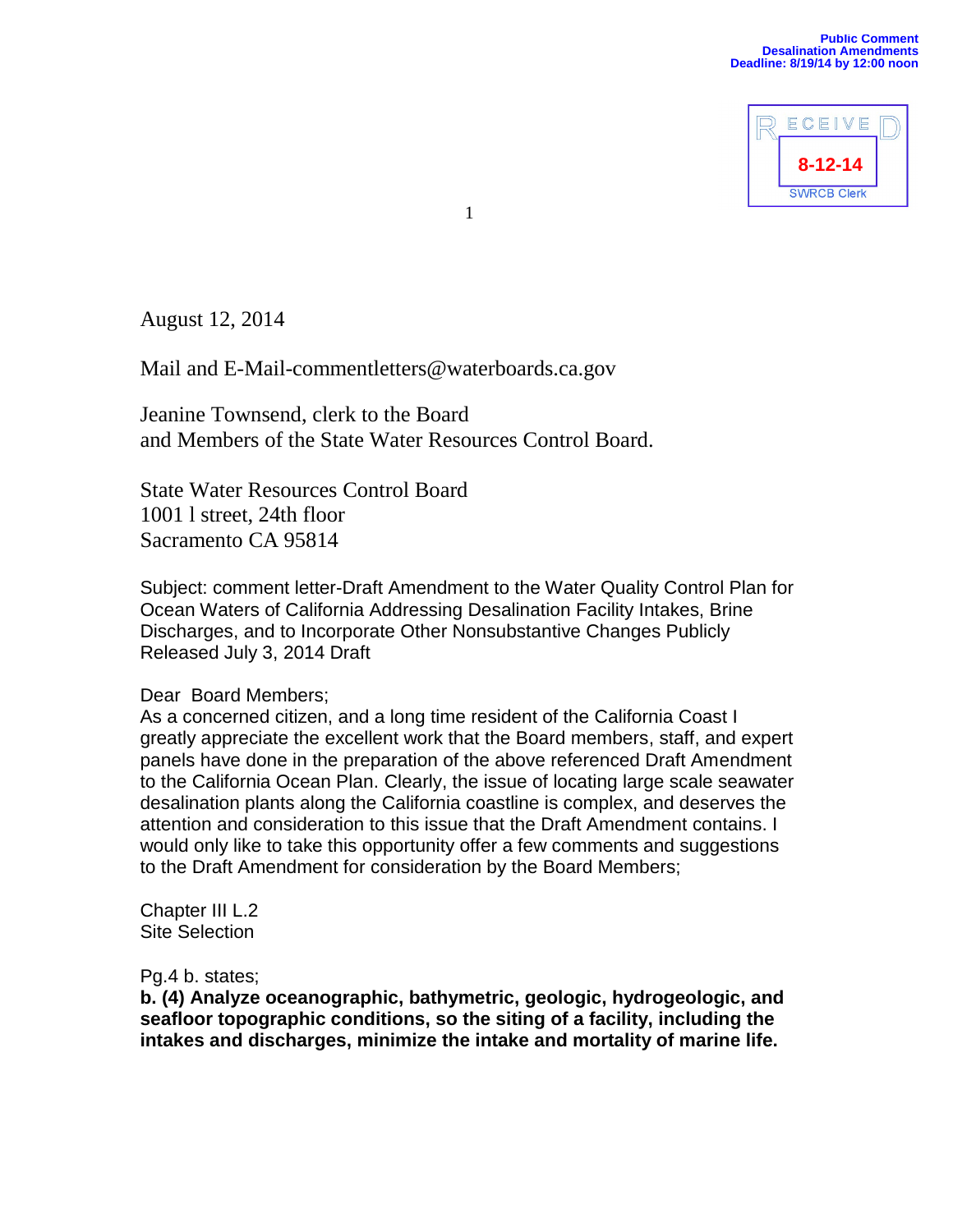### Comment;

 For those sites intending to employ an array of subsurface intake pipes, as has been recommended by the Water Board, there is a possibility that a portion of the desalination brine plume field could be recaptured by the intake and recirculated thru the system. This hydrogeologic feedback could lead to a system instability or, as a minimum, a gradual increase in the near shore salinity concentration until stabilizing at some elevated value of saline concentration. This is more likely to occur when the position of the input and output structures are located relatively close together in order to take advantage of existing power plant facilities as is the case in Huntington Beach.

It is suggested that the Board request that the desalination facility applicant submit an oceanographic analysis that addresses this issue in accordance with the requirement of **par.(4)** above.

#### Pg.4 b. also states;

## **b.(5) Analyze the presence of existing infrastructure, and the availability of wastewater to dilute the facility's brine\* discharge.**

### Comment.

 Existing regulations prevent untreated wastewater (sewage) from being discharged directly into the near shore. Partially treated wastewater (treated to full secondary treatment standards) may still require additional treatment prior to being useful to the desalination facility. It is suggested that the Board request that the desalination facility applicant seek input from the local water agencies, (in Huntington Beach, the OCWD and OCSD), in order to determine if the brine discharge from groundwater recovery and replenishment systems could be piped to the desalination facility and blended with seawater prior to use in the desalination system.

# Technology

## Pg. 7 states;

**(2) (a) The preferred technology for minimizing intake and mortality of marine life resulting from brine\* disposal is to commingle brine\* with wastewater (e.g., agricultural, sewage, industrial, power plant cooling water, etc.) that would otherwise be discharged to the ocean, unless the wastewater is of suitable quality and quantity to support domestic or irrigation uses.**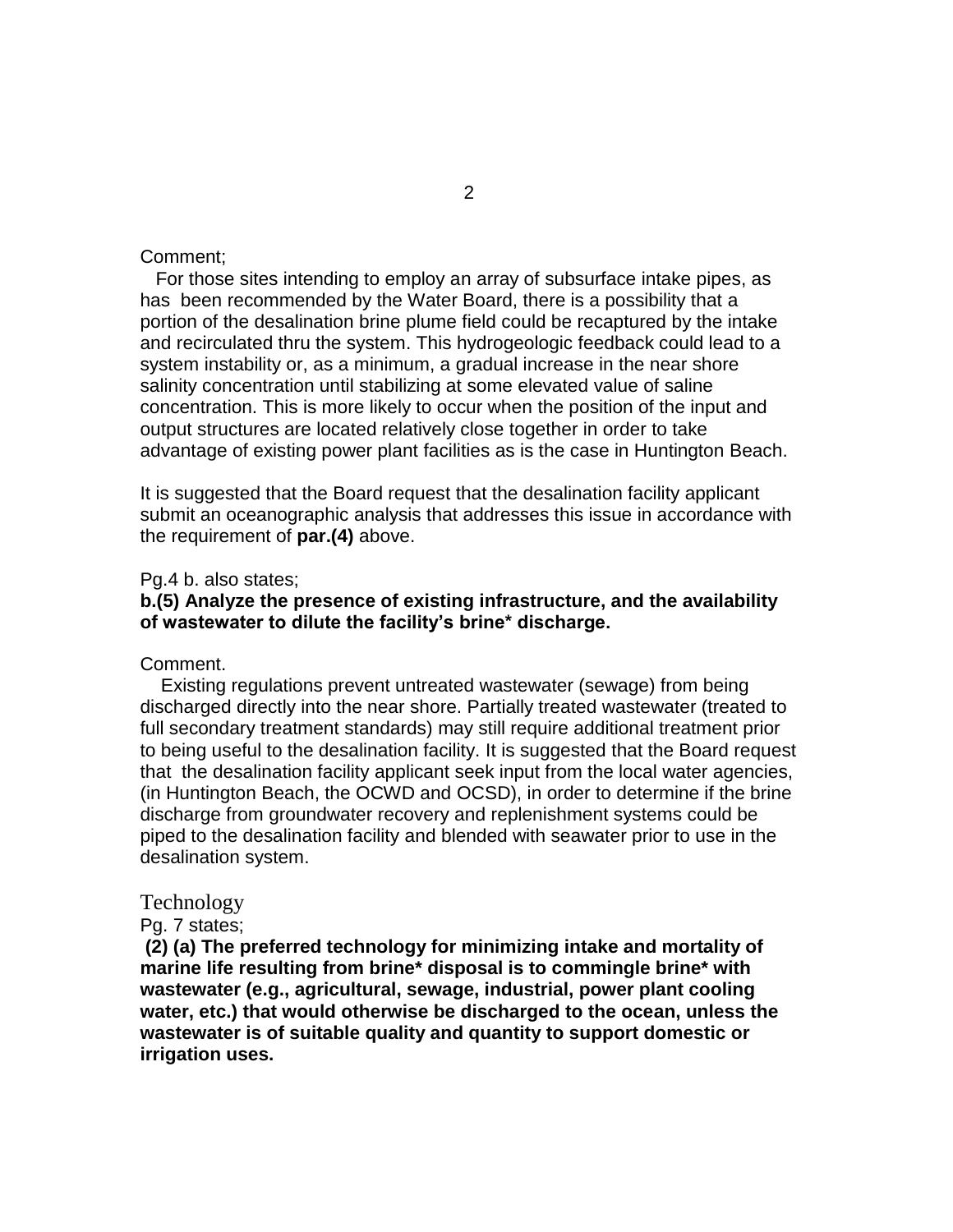### Comment;

 It is suggested rewording the above paragraph by replacing "wastewater" with "treated wastewater" and "sewage" with "brine from recycled water systems." Also, it is suggested that the Board consider adding words to the effect; "Priority for wastewater treatment systems should be established in order to provide source water for treatment directly to full drinking water standards in order to replenish our depleted fresh water supplies prior to consideration for use in seawater desalination systems."

#### Pg. 13 3 b. states;

## **3 b. The receiving water limitation for salinity\* shall be established as described below:**

**(1) Discharges shall not exceed a daily maximum of 2.0 parts per thousand above natural background salinity\* to be measured as total dissolved solids (mg/L) measured no further than 100 meters (328 ft) horizontally from the discharge. There is no vertical limit to this zone.** 

### Comment;

 It is suggested that the Board consider adding a more stringent far field salinity concentration limit in the vicinity of the desalination facility collection system that insures the brine from the discharge is not captured and recirculated thru the system leading to further degradation of the near shore water quality. The numerical value and specific location of far field salinity monitoring could be determined from task **b. (4)** above.

Also, as stated in the California Water Quality Control Plan dtd. Aug. 19, 2013;

## Pg. iv states;

**8. The Ocean Plan is clear that there shall not be degradation of marine communities or other exceedances of water quality objectives due to waste discharges. This is true for all near coastal ocean waters, regardless of whether a Marine Protected Area is present. If sound scientific information becomes available demonstrating that discharges are causing or contributing to the degradation of marine communities, or causing or contributing to the exceedance of narrative or numeric water quality objectives, then new or modified limitations or conditions may be placed in the NPDES permit to provide protections for marine life, both inside and outside of Marine Protected Areas.**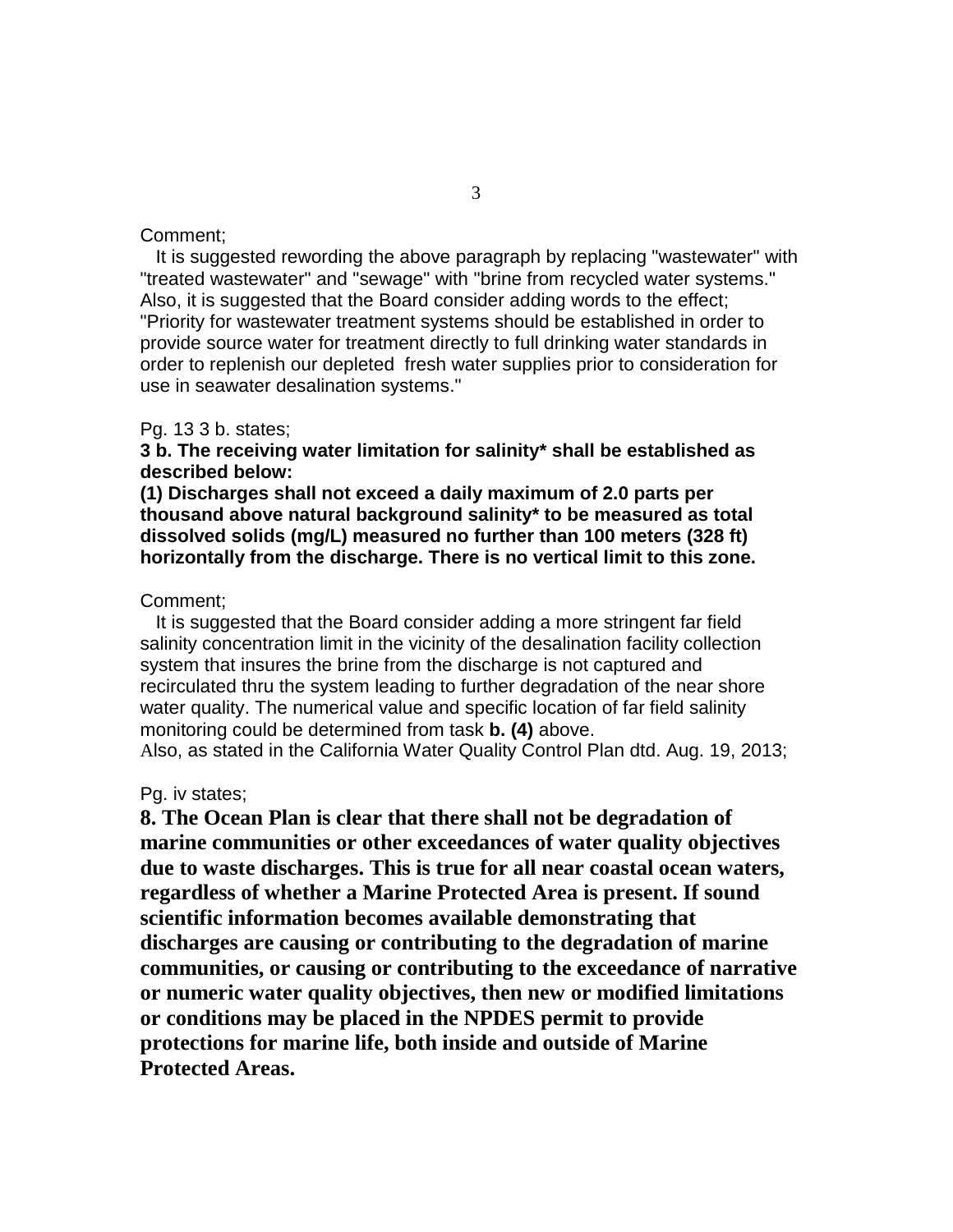## Comment;

 According to this Ocean Plan policy statement, coastal desalination plants that are planning to withdraw seawater and discharge brine into near coastal ocean waters, including those currently on the State 303d list of impaired waterbodies, should only be considered only if no other more appropriate sites can be located. Even then, the brine discharged into the impaired water body would have to be blended with an equivalent amount of unimpaired water from another source in order to avoid further degradation of the water quality. The Huntington Beach desalination facility site is currently on the 303d list for pathogens, and PCB's (polychlorinated biphenyls). In addition, discharge of brine from a desalination plant significantly increases the concentration of the background concentration of certain toxins and heavy metals. It is suggested that the Board consider adding language to the Water Quality Control Plan that provides the same level of protection of further water quality degradation to 303d listed impaired water bodies, due to the desalination facility brine discharge, as it does for Marine Protected areas.

Pg. 1 B. PRINCPLES 1 HARMONY

#### States:

**b. To the extent there is a conflict between a provision of this plan and a provision of another statewide plan or policy, or a regional water quality control plan (basin plan), the more stringent provision shall apply except where pursuant to chapter III.J of this Plan, the State Water Board has approved an exception to the Plan requirements; and except in chapter III.L, in which the provisions of this plan shall govern.**

#### Comment;

 As worded above. this precludes the possibility of Local Coastal or Regional Water Boards of imposing provisions to Local Coastal and Basin Plans that may be more protective of the regional environment and economy. It is suggested that the Board consider modifying the language above to state in effect;

" **To the extent there is a conflict between a provision of this plan** including the provisions of sect. III. L, **and a provision of another statewide plan or policy, or a regional water quality control plan (basin plan),** both shall apply, and **the more stringent provision shall** prevail."